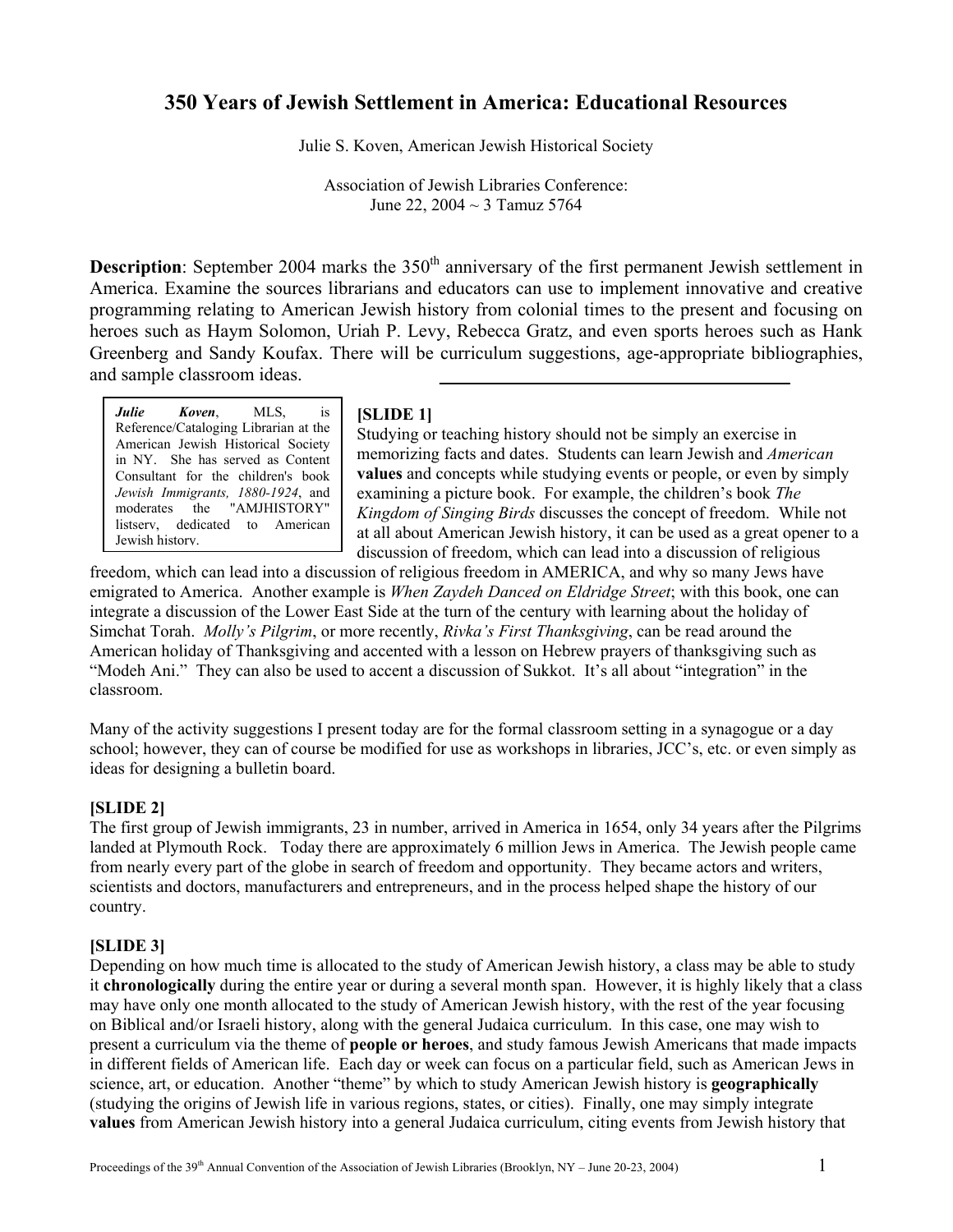highlight certain mitzvot or values, as I mentioned before with regards to the concepts of freedom or thanksgiving.

# **[SLIDE 4]**

Several textbooks have been published in recent years that focus specifically on the history of Jews in America.

There is information about the most recent, Behrman House's *Challenge and Change*, on their website, along with a downloadable teaching guide.

### **Rosenberg, Shelley Kapnek, Ed.D.** *Challenge and Change: History of the Jews in America, Early Settlement Through Central Migration***. Springfield, N.J.: Behrman House, 2004. [two more volumes forthcoming, December 2004 and Spring 2005.]**

More information: http://www.behrmanhouse.com/cat/tbgs/68cac.shtml Teaching Guide available for free download on website: <http://www.behrmanhouse.com/cat/free/cac/>

### **Rossel, Seymour.** *Let Freedom Ring: A History of Jews in the United States***. West Orange, N.J.: Behrman House, 1995**.

## **Kenvin, Helene Schwartz.** *This Land of Liberty: A History of America's Jews***. West Orange, N.J.: Behrman House, 1986.**

Before going further into these four models of study, I'll briefly highlight a few titles from the bibliographies. Your handout has a general bibliography, which is useful for background information, as well as suggested titles for younger students with some activity suggestions, and a bibliography for older students. The last page presents some timelines available on the internet. The bibliography is in no way comprehensive.

# **[SLIDE 5,6]**

Seymour Brody's *Jewish Heroes and Heroines of America* has been put on the web by Florida Atlantic University Libraries, so you can find each chapter's biography on the internet.

# **[SLIDE 7]**

Two other highly useful resources are *Blessings of Freedom*, which includes brief vignettes highlighting different events or people from American Jewish History, and *Jewish Women in America*, which is a beautiful two-volume encyclopedia with biographies and other material about significant American Jewish women. These two titles were published by AJHS and are available for purchase on our website.

# **[SLIDE 8]**

A useful website for biographical and other information is the Jewish Virtual Library, available at usisrael.org/jsource. I'd also like to mention the Jewish Women's Archives ([www.jwa.org\)](http://www.jwa.org/), which offers lesson plans with primary source documents, along with biographical material.

# **[SLIDE 9]**

Some of the activity suggestions from the K-3 bibliography are compiled in part from Ellen Musikant and Sue Grass's *Judaism Through Children's Books: A Resource for Teachers and Parents*, published in 2001 by A.R.E. Publishing.

# **[SLIDE 10]**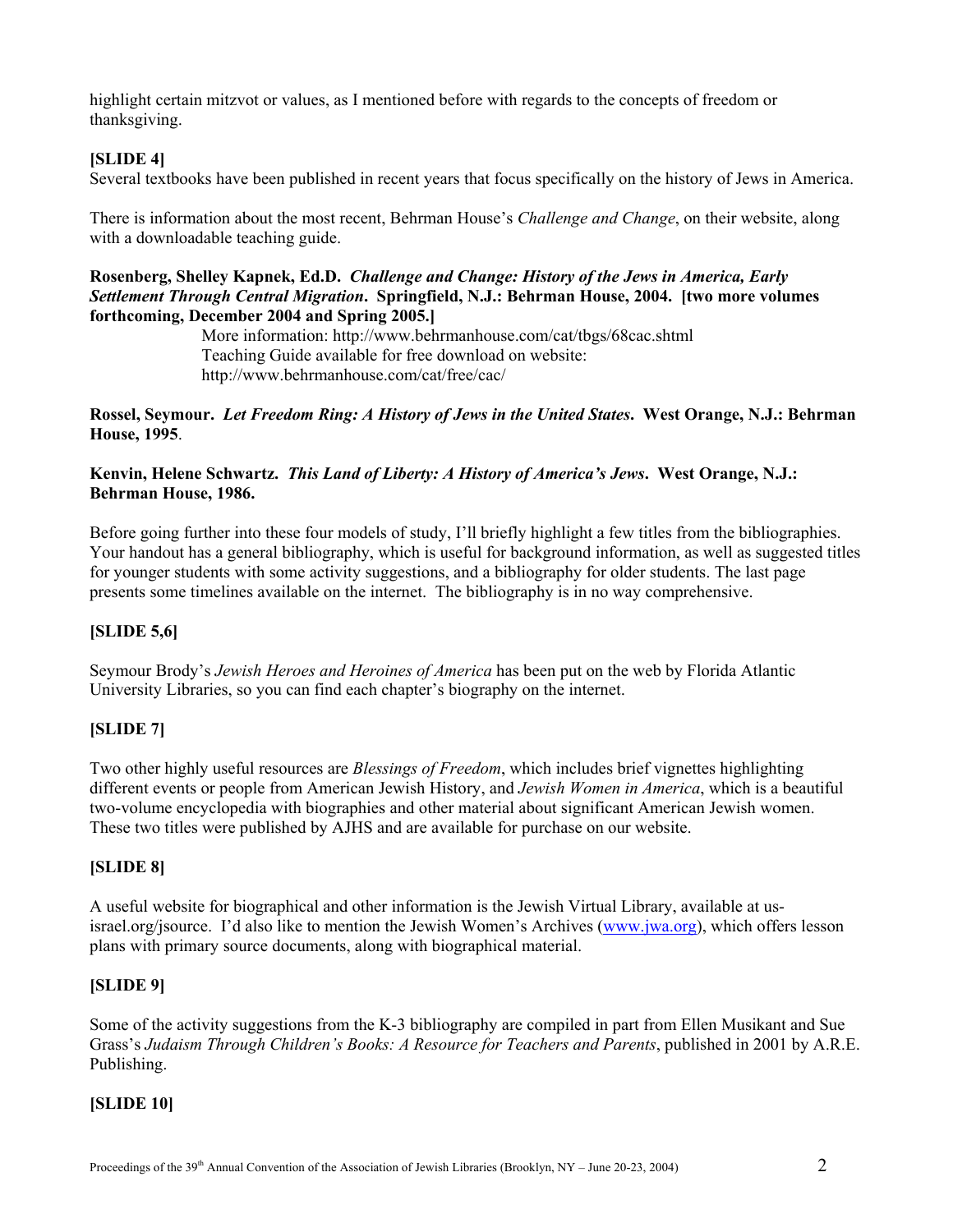*The Keeping Quilt* activities (full detail on bibliography); also *Chanukah on the Prairie*, which demonstrates to children that there was (and is) indeed Jewish life outside of the Lower East Side.

# **[SLIDE 11]**

I'll begin with the chronological approach, studying American Jewish history across various time periods.

# **I. CHRONOLOGICAL APPROACH**

# **[SLIDE 12-15]**

Several timelines have been published on the internet that are highly useful resources; these are highlighted on the last page of your bibliographies:

- <http://www.nmajh.org/timeline/index.htm> [National Museum of American Jewish History in Philadelphia]
- <http://www.celebrate350.org/dan/news.php> [Celebrate 350: Jewish Life in America 1654-2004 is the national umbrella established to provide resources, stimulate ideas, and serve as the network hub for a year-long outpouring of activities to take place across the nation beginning in September 2004. The project involves hundreds of organizations, hundreds of discrete programs, and thousands of individuals.]
- <http://www.350th.org/history/timeline.html> [Commission for Commemorating 350 Years of American Jewish History, which includes the American Jewish Historical Society, the American Jewish Archives, the National Archives, and the Library of Congress]
- FORTHCOMING: Center for Jewish History will have an online timeline with images from the CJH Partners' collections; http://www.cjh.org

# **[SLIDE 16]**

The American Jewish Historical Society has also published a timeline poster documenting 350 years of Jewish life in the Americas, with images from the AJHS collections. It is available for purchase on the AJHS website. Also, the first chapter of the reference source *American Jewish Desk Reference* is a very descriptive timeline.

# **[SLIDE 17, 18]**

In terms of what else the AJHS is producing for the 350<sup>th</sup> anniversary, there will soon be available a CD-ROM for purchase with 24 copyrighted images from our collections, each with a caption describing it. Synagogues and other organizations can purchase the CD, which we're currently calling the "350<sup>th</sup> Poster Series," and then use the images for posters or other projects. You can take them to a printer and print 1 or 20 of them, whichever you'd like, to use as posters to decorate classrooms, hallways, etc. I have two examples here. The first is Sandy Koufax's Rookie Year jersey, with a brief caption describing Koufax, and the second is an image of *The New Colossus*, the sonnet penned by Emma Lazarus that now sits on the Statue of Liberty (Give me your tired, your poor, your huddled masses yearning to be free). The AJHS owns the only original surviving copy of the sonnet in Lazarus' own handwriting.

# **[SLIDE 19]**

American Jewish History can be divided into 5 main time periods, called "Migrations."

# **[SLIDE 20]**

AJHS has published a five-volume series of books entitled *The Jewish People in America*, which highlights these five migrations.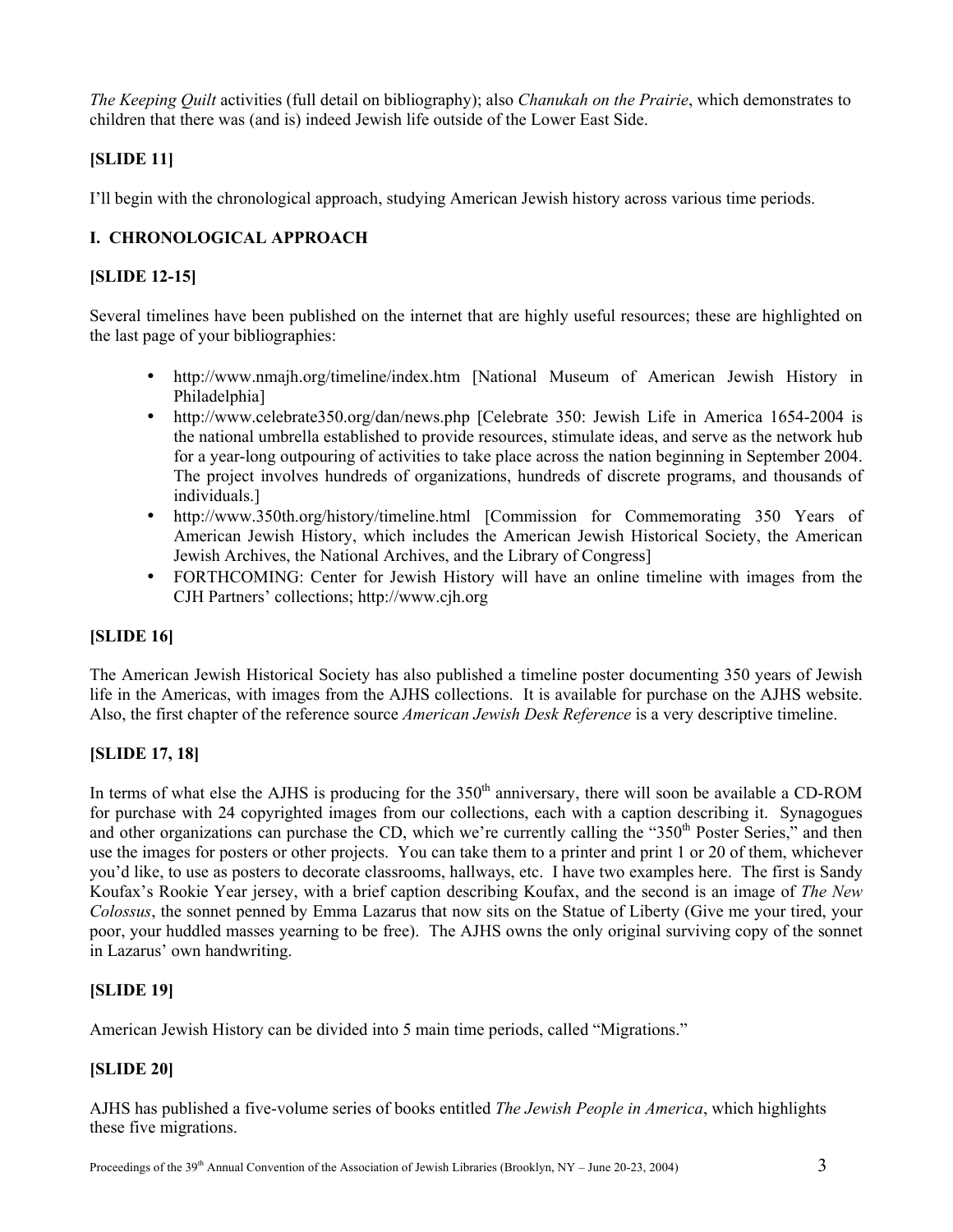One may wish to begin a unit of study with an introduction to the concept of immigration. There is a timeline and background information about immigration to the United States (not Jewish immigration) on the Ellis Island website: <http://www.ellisisland.org/Immexp/indexframe.asp>.

# **[SLIDE 21]**

Immigration studies can be connected to a Torah lesson by asking, "What are some examples of major Jewish immigrations in the Torah?"

- Abraham leaves Ur for Canaan; can connect to a lesson on the parsha *Lech Lecha*
	- teach Debbie Friedman's song "Lechi Lach."
- Migration to Egypt due to famine in Canaan
- Exodus out of Egypt because of slavery
	- o There are several *haggadot* on your bibliographies that include images from American Jewish history to highlight the traditional *haggadah*.

# **[SLIDE 22]**

Map projects can be used to study any time period.

# **[SLIDE 23]**

These activities can be used to study any time period.

I will now offer several brief activity suggestions for each of these five time periods.

## **[SLIDE 24]**

# **Migration I (1654-1820)**

**1654-1820:** In the Autumn of 1654, twenty-three Jews aboard the ship *Sainte Catherine* landed at the town of New Amsterdam to establish the first permanent Jewish settlement in North America. The earliest days of Jewish life in America are described as the First Migration.

Classes may wish to study early synagogues of America. The first synagogue in the colonies was on Mill Street in New Amsterdam, which is now known as South William Street in Manhattan's financial district. Congregation Shearith Israel was constructed beginning in 1728, and is now located on Manhattan's Upper West Side, known as the Spanish/Portuguese Synagogue. A congregation was established in Newport, Rhode Island in the 1740s; construction on Yeshua Yisrael, now known as the Touro Synagogue, was completed in 1763, and it is the oldest remaining synagogue building in the United States. Classes or libraries may wish to make large maps for the bulletin board, labeling the colonies with the years the Jews settled there and why. Other early Jewish settlements were founded in Savannah, Georgia (1733), Philadelphia (1745), Charleston, South Carolina (1749), Newport, Rhode Island (1763), and Richmond, Virginia (1789). [They can continue with the maps as other eras are studied when Jews moved south and westward (Jews followed the Gold Rush; Jews moved to Florida, Texas, Denver, etc.)]

Questions for discussion/research:

- Has the role of the synagogue in Jewish life changed since colonial times? In what ways? In what ways does it remain the same?
- How old is your synagogue?
- Did your congregation ever meet in another building? Where?
- Does your synagogue have a cemetery? Where?
- How many people belong to your synagogue?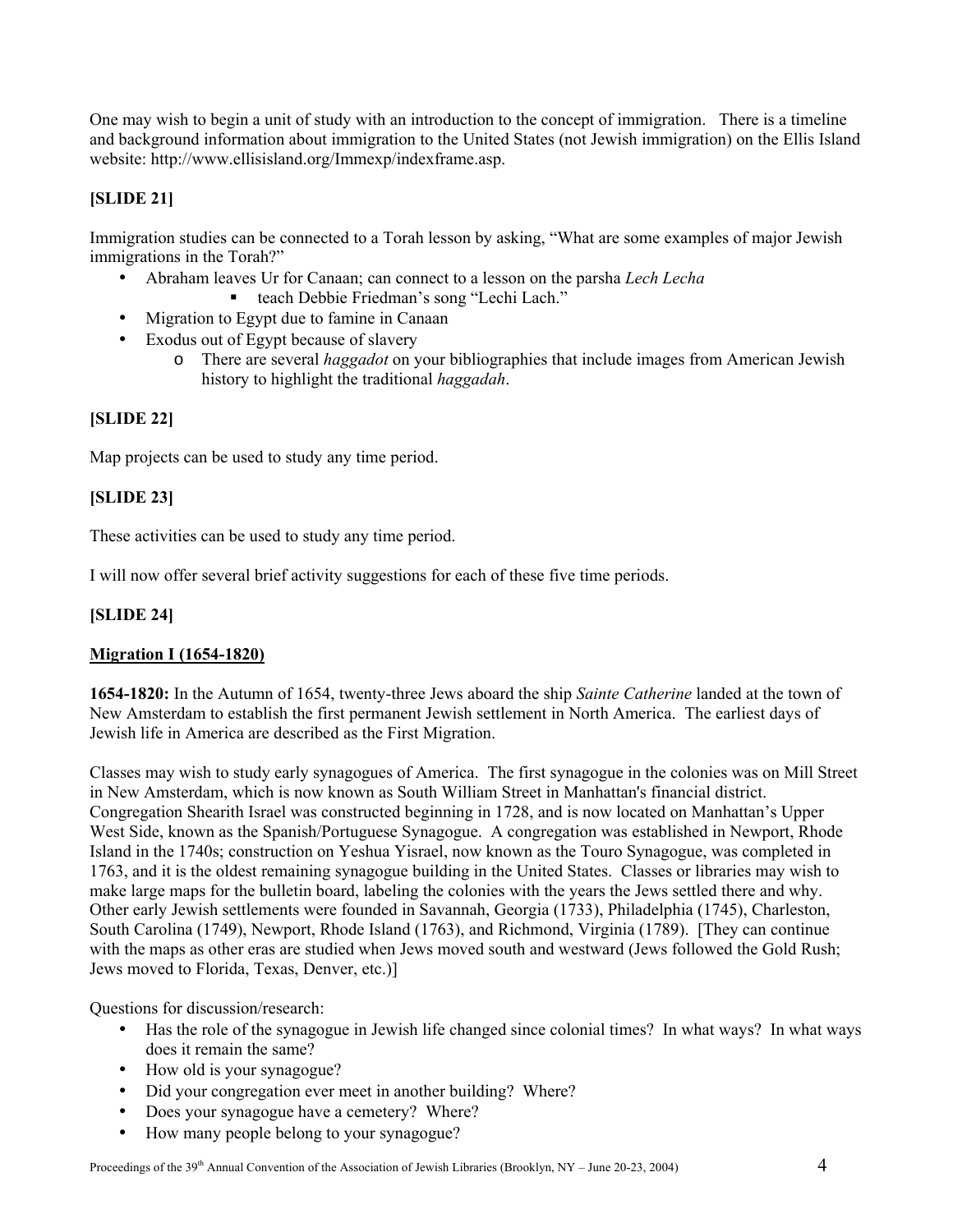- How many students attend your religious school?
- What is your synagogue's name? What does it mean in Hebrew? What does this tell you about the hopes, dreams, and expectations of the people who founded it?

Classes can explore the history of the earliest Jews in New York, Newport, Charleston, Savannah, and Pennsylvania. Who were the important families and prominent figures in the different areas? Chapters 1-4 in Kenvin's *This Land of Liberty* and Chapters 1-2 of Rossel's *Let Freedom Ring* are useful resources to explore this subject. Students can make a family tree of an important colonial Jewish family, and then make their own family trees.

(Jacob Franks, Bilhah Abigail Levy, Moses Levy, Asser Levy, Luis Moses Gomez, Aaron Lopez, Mordecai Sheftall, Abraham De Lyon, Gratz family, etc.)

The American Jewish Historical Society holds archival collections for many of these families, so you may wish to obtain copies of some primary source documents, such as the letters of Abigail Franks, for the students to look at and examine from a historical context.

Provide the students with a map of the colonies. They can write the names of the important families that were prominent in the different colonies on the map.

# **[SLIDE 25]**

### **Migration II (1820-1880)**

**1820-1880:** Between 1820 and 1880, European Jews arrived in the United States in ever greater numbers. While later Jewish immigrants would criticize their "rush" to assimilation, the Jews of this period created the institutions that continue to shape Jewish life in America. This is known as the "second wave" of Jewish migration.

Making newspapers are fun activities for investigating this time period. Using large newsprint makes them look more authentic. Suggested headlines: "Judah P. Benjamin Serves as Confederate's Secretary of State!", "Jewish chaplains serve in the Union army!", "Ernestine Rose Speaks Publicly on the Rights of Women." Concepts include "Jews on the Frontier" and "Jewish life in the Civil War."

One may also wish to study the peddler life of the German immigrants when examining this migration. What was it like to be a peddler at the turn of the century? Ask the students to try to find out if there are any companies in the community that were started by Jewish peddlers at the turn of the century. Maybe a student's family owns their own business?

### **[SLIDE 26]**

### **Migration III (1880-1920)**

**1880-1920:** The years between 1880 and 1920 marked the third great migration of Jews to the U.S.-including more than two million from the Russian empire, Austria-Hungary, and Rumania. Jews during this time both stayed in the large cities of the Northeast and Midwest as well as began moving to smaller towns in the deep South and the West.

Haberle, Susan E. *Jewish Immigrants, 1880-1924*. Mankato, Minn: Blue Earth Books, 2003.

Topics can include "Jewish family names." Many Jews changed or shortened their last names when they came to America. In some cases, immigration officials could not spell out long, unusual-sounding names, so they were shortened (Wallechinsky to Wallace). Some Jews changed their own names to sound more "American." Students can try to find out if their surnames were changed and what their name means.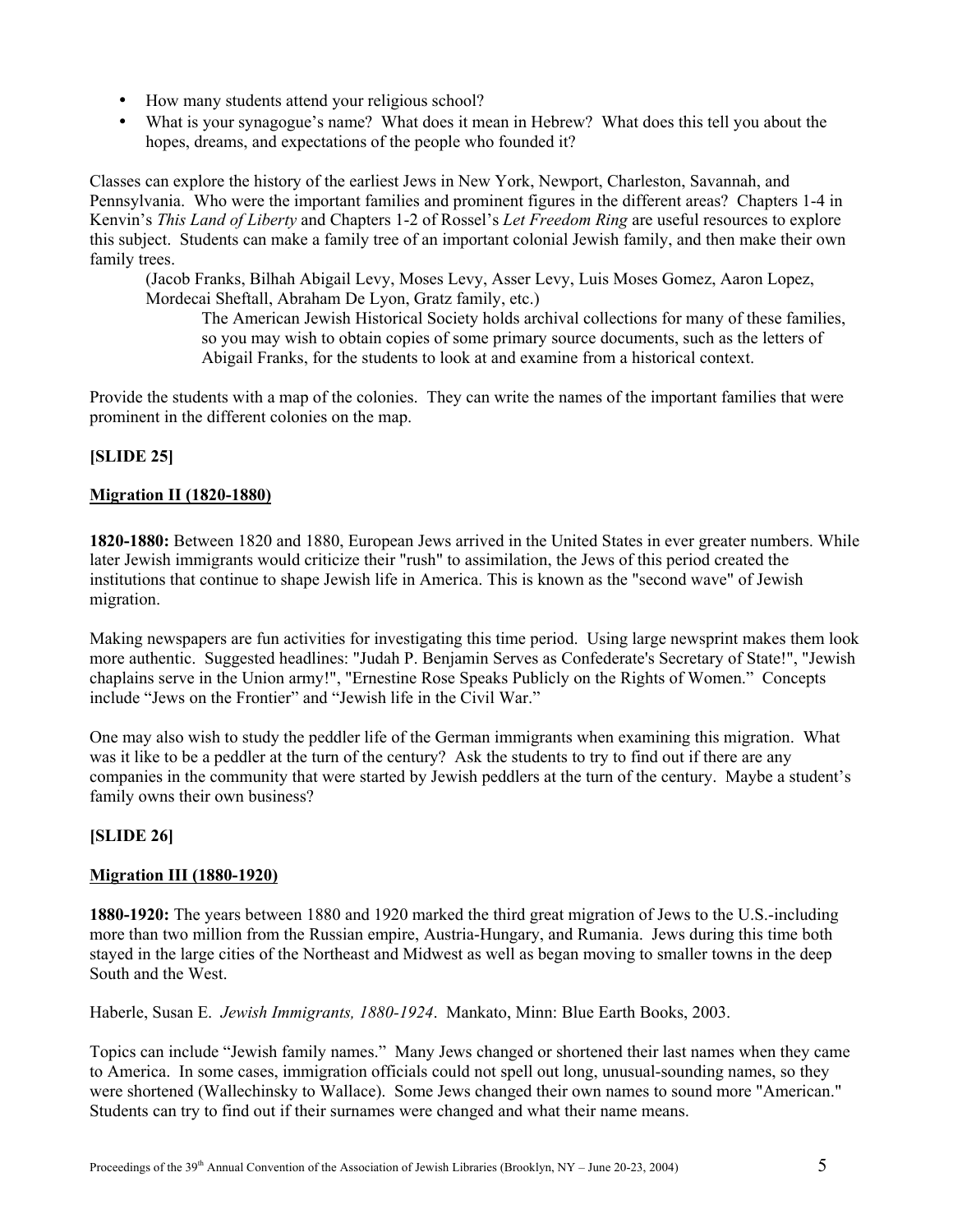Surname Dictionaries:

- Beider, Alexander. *A Dictionary of Jewish Surnames from the Russian Empire*. Avotanyu, 1993.
- Beider, Alexander. A *Dictionary of Jewish Surnames from the Kingdom of Poland*. Avotaynu, 1996.
- Guggenheimer, Heinrich and Eva. *Jewish Family Names and Their Origins: An Etymological Dictionary*. Ktav Publishing House, 1992.
- Kaganoff, Benzion. *A Dictionary of Jewish Names and Their History*. Jason Aronson, 1996.

Other activities that work well during this time period are of course family tree projects or map projects tracing the migrations of Jews from eastern Europe.

There are many young adult fiction novels that deal with the theme of immigration to the United States at the turn of the century. See bibliography for suggestions. *Dear Emma, All of a Kind Family*, and *Letters from Rifka* are just a few.

Several books have been published for the younger audience relating to the Ellis Island experience. An example is Tom Owens' *Ellis Island*, published by PowerKids Press (1997). One may wish to have a hands-on activity in which the experience is recreated.

Another event to examine is the International Ladies Garment Workers Union Strike of 1909. What is a strike? How did the ILGWU strike help working conditions today? Look at the website for Childright Worldwide [\(http://www.childright.nl/english/](http://www.childright.nl/english/)). According to UN estimates, more than two hundred million children, equivalent to the total population of the United States of America - are forced to work daily like adults. They are robbed of their childhood, of education, of health, of play and the chance of a humane future. What can we do to help improve the conditions of children and workers abroad?

# **[SLIDE 27]**

### **Migration IV: 1920-1945**

**1920-1945:** During the turbulent period between 1920 and 1945, Jews were poised to enter the mainstream of American life. Many issues surfaced that preoccupied America's Jewish community for the rest of the century. Despite the anti-semitism, signs of success and acceptance were everywhere.

Questions for discussion:

- 1. How did the Great Depression affect Americans and American Jews?
- 2. This is a good time to discuss some of the sports figures as Jewish heroes and role models (Hank Greenberg, Sandy Koufax, etc.)
- 3. Explore the connection American Jews had to Palestine and the beginnings of the State of Israel. What did it mean to be a *Zionist*? Study the origins of Hadassah.
- 4. Fiction
	- a. There are a number of novels for young adults that deal with the escape from Holocaust condition to the United States, such as Sonia Levitan's *Journey to America* and *Silver Days*.

### **[SLIDE 28]**

### **Migration V: 1945-Present**

**1945-Present:** Post World War II has been a time of rapid economic and social progress for Jews in America. Yet this phenomenal success has come at a cost. It is important to examine the potential threat to Jewish culture posed by assimilation and intermarriage. Will the Jewish people, having already endured so much, survive America's freedom and affluence as well?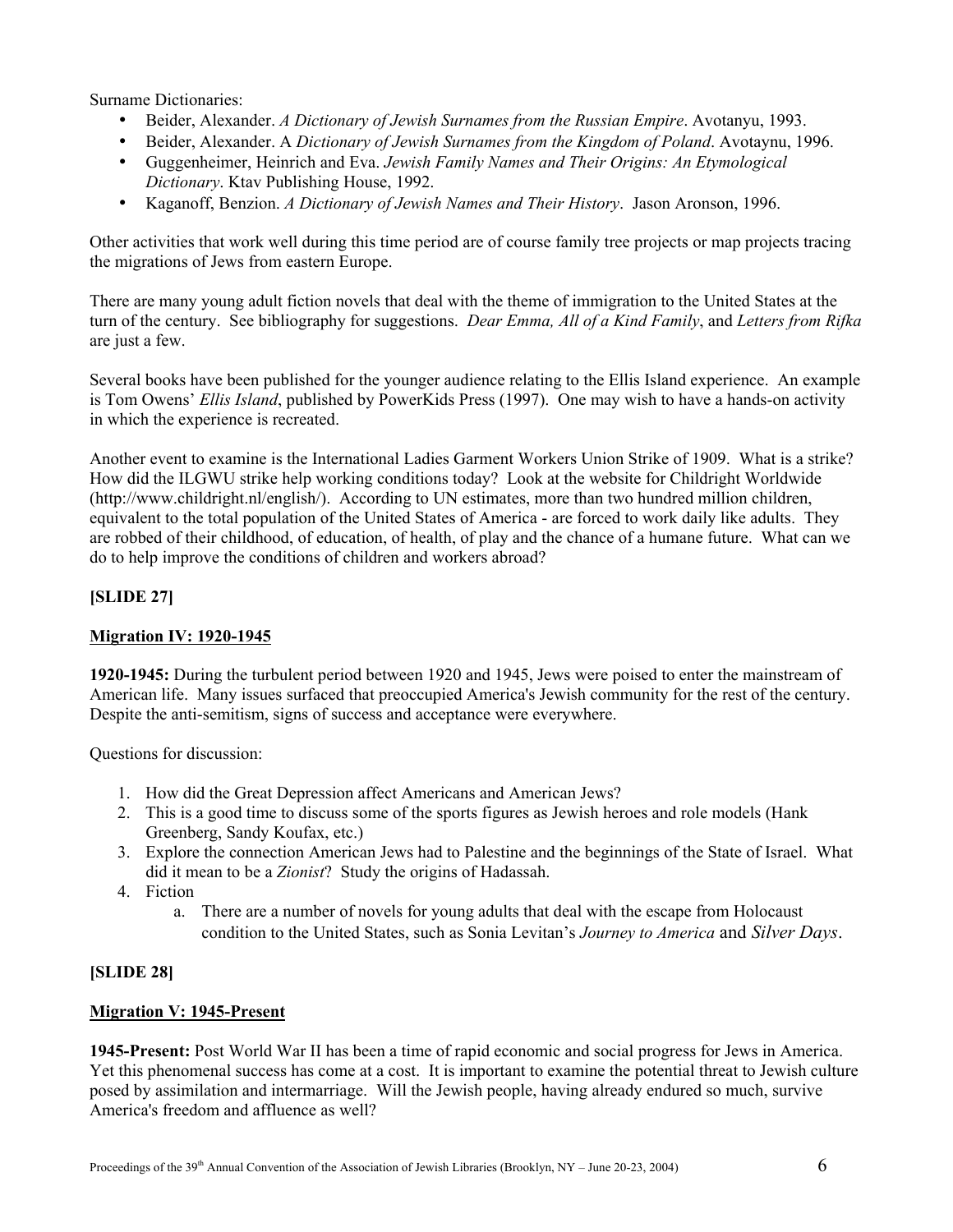For this time period, one may wish to examine the important role Jews have played in the American civil rights movement. Some say this was a natural outgrowth of the Jewish tradition of social justice. The Torah commands, "Tzedek, tzedek, tirdof; Justice, justice, shall ye pursue." (Deuteronomy 16:20) The word "justice" is repeated, according to the rabbis, to teach that one must seek justice not only for Jews, but for non-Jews as well.

A useful resource to examine this is my colleague Norman Finkelstein's *Heeding the Call: Jewish Voices in America's Civil Rights Struggle*. Philadelphia: The Jewish Publication Society, 1997.

## **[SLIDE 29]**

# **II. PEOPLE / "HEROES" TO STUDY**

### **[SLIDE 30]**

To introduce a unit of study on heroes or heroines, a teacher may wish to begin with a discussion about what it means to be a hero. Look at different dictionary definitions of "hero."

### **[SLIDE 31]**

Questions to ask include, "What makes someone a hero? Does it mean different things in different generations?", "What can we learn from our heroes and their stories?", "Why do we idolize them?" "What does this say about our values and ourselves?" Many schools and synagogues now hold September 11<sup>th</sup> commemorations at the beginning of the year; this is a useful vehicle through which to connect the topic.

### **[SLIDE 32]**

Many activities such as those listed here from Shirley Barish's *The Big Book of Great Teaching Ideas For Jewish Schools, Youth Groups, Camps, and Retreats* (NY: UAHC Press, 1997) work well for ANY group of historical figures.

I will offer some activity suggestions for a few of the categories of "heroes."

### **[SLIDE 33]**

### *Jewish contributions to Business, Labor, and Finance*

The earliest Jewish contribution to business in America was mercantile. The largely Sephardic immigrants usually had resources and connections that the young country could benefit by. Later immigrants, usually from Germany, came without resources and built their stores and fortunes on the foundations of a peddler's pack or a pushcart. Finally, the Eastern European immigrants of the latter part of the nineteenth century came in such number and with so few material belongings that tens of thousands of them had to take jobs in the factories created by their forerunners. The immigrants not only flooded into the garment industry and other manufacturing plants, they took the lead in organizing unions.

Activity Suggestions:

• Bring in newspaper circulars / magazine ads. Students will search for products/companies founded by Jews. They can make collages or scrapbooks. Examples include: **Liz Claiborne** products, **Levi's** (Levi Strauss), **Calvin Klein, MGM film company** (look for ads for movies produced by this company; videos, DVD's, etc.), **Samuel Goldwyn** films, **Warner Brothers** films, **Steven Spielberg** films, Sumner Redstone, **Filene's / Filene's Basement** (William Filene moved from peddler to owner of Filene's Department Stores of Boston; his son Edward created the automatic markdown system that made Filene's Basement famous), **Macy's, Estee Lauder, Rite Aid** (founded by Alexander Grass in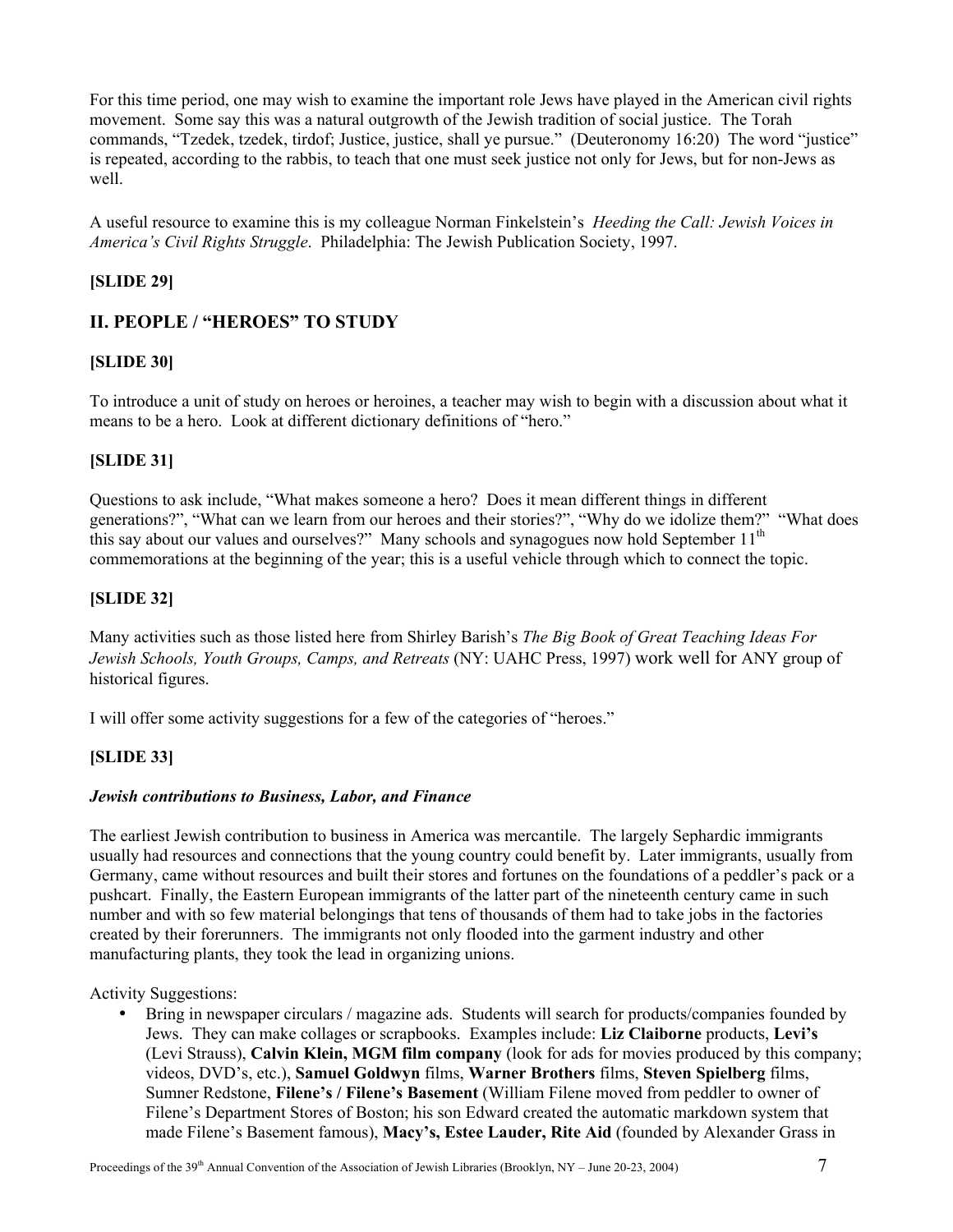1958), **Mattel Toy Company** (founded by Ruth Mosko Handler and her husband, who also named the **Barbie and Ken Dolls** after their daughter and son)

- Study the origins of Jewish peddlers. Ask the students to try to find out if there are any companies in your community that were started by Jewish peddlers at the turn of the century. Maybe someone's family owns their own business?
- Haym Salomon play from Josephine Peretz's *American History Plays and Playlets for Children* (New York: Vantage Press, 1972).

Historical Figures to Study:

- Haym Salomon (1740-1785): Considered "Financier of the American Revolution"
- Judah Touro (1775-1854): First large-scale Jewish philanthropist in America
- Levi Strauss (1829-1902): Creator of "blue jeans"
- Jacob Schiff (1847-1920): Financier, philanthropist
- Samuel Gompers (1850-1924): Labor leader
- Emma Goldman (1869-1940): Political activist
- Estee Lauder (1908-2004): Cosmetic queen
- Liz Claiborne (1929-): Fashion designer; Liz Claiborne products are currently sold in department stores in over sixty countries
- Calvin Klein (1942- ): Fashion designer

# **[SLIDE 34]**

### **Jewish contributions to Law, Government, and Politics**

Although no Jew has ever been elected to the office of President of the United States (yet!!), Jewish Americans have served in positions of great responsibility and respect in American government, have made a strong impact as political activists, and have risen to the highest ranks in the American legal and judicial system.

# **[SLIDE 35]**

Historical Figures to Study:

- Francis Salvador (1747-1776): Elected to First and Second South Carolina Provincial Congresses; only Jew of the Revolutionary period to be elected to a state legislature
- Uriah P. Levy (1792-1862): Highest-ranking Jewish officer in the United States navy prior to the Civil War
- Louis Marshall (1856-1929): Lawyer, community leader; served as president of the American Jewish Committee
- Louis D. Brandeis (1856-1941): Lawyer, Associate Justice of the Supreme Court
- Benjamin Nathan Cardozo (1870-1938): Lawyer, Supreme Court Justice
- David "Mickey" Marcus (1902-1948): Military leader; American advisor in Israeli army (named Lieutenant General of the Israeli Army by David Ben-Gurion)
- Jacob Javitz (1904-1986): United States Senator
- Henry Kissinger (1923- ): Foreign Policy Expert
- Edward I. Koch (1924- ): Mayor of city of New York, 1977-1989
- Ruth Bader Ginsburg (1933- ): Supreme Court Justice
- Joseph Lieberman (1942- ): U.S. Senator from Connecticut

### **[SLIDE 36]**

Activity Suggestions:

• Conduct a press conference, debate, or mock election.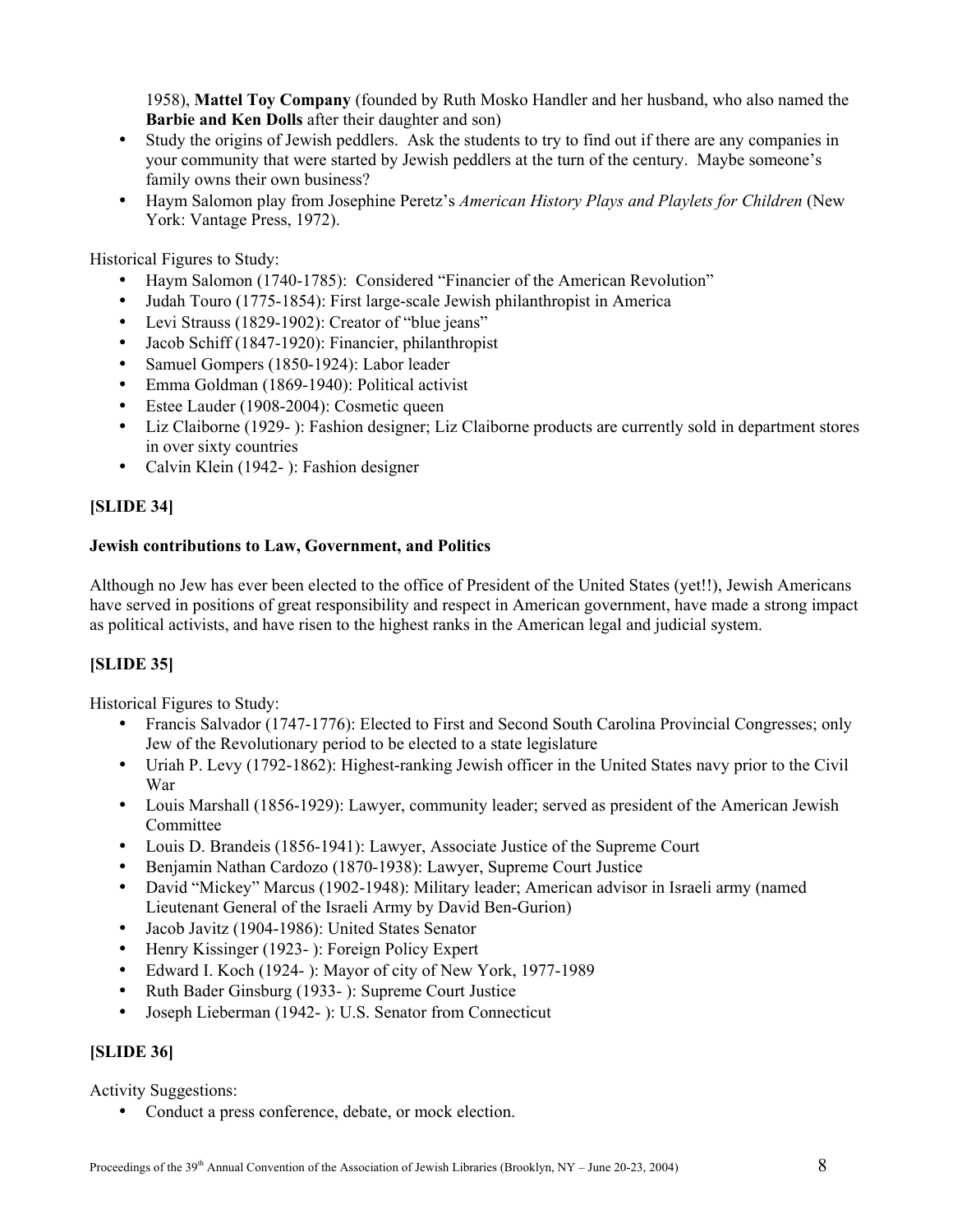- Create front pages of newspapers: teach the students the key questions: Who? What? Where? When? Why? How?
- Pose the question: "How is democracy an American **and** a Jewish value?"
- "History Treasure Hunt": Provide sources and pose questions such as "Who was the first Jew in the United States Senate?"; "Who was the first Jew to hold political office in America?"; "Which Jews are currently serving in Congress?," "Name two Jewish Supreme Court Justices", etc.

# **[SLIDE 37]**

- o Stone, Kurt F. *The Congressional Minyan: The Jews of Capitol Hill*. Hoboken, N.J.: Ktav, 2000.
- o Levitan, Tina. *First Facts in American Jewish History: From 1492 to the Present*. Northvale, N.J.: Jason Aronson, 1996.

# **[SLIDE 38]**

# **Jewish contributions to Sports and Games**

There is a very proud legacy of Jewish athletes, and each Jewish sports hero's accomplishments in the world of sports have reflected on his or her particular society and era.

Historical Figures to Study:

- Max Baer (1909-1959): Boxer
- Lillian Copeland (1904-1964): Track and field athlete
- Henry "Hank" Greenberg (1911-1986): Baseball player
- Arnold "Red" Auerbach (1917- ): Basketball coach
- Thelma "Tiby" Eisen (1922- ): Baseball player, starred for nine years in the All-American Girls Professional Baseball League, the only professional women's league in the game's history
- Adolph Schayes (1928- ): Basketball player
- Sanford "Sandy" Koufax (1935- ): Baseball player
- Mark Spitz (1950- ): Olympic swimmer

# **[SLIDE 39]**

An excellent resource for more information is http:/[/www.jewsinsports.org](http://www.jewsinsports.org/), a website hosted by the American Jewish Historical Society. It include a search engine, as well as a listing of athletes by sport.

# **[SLIDE 40]**

Activity Suggestions:

- Students design their own Jewish baseball (or football, or basketball, etc.) cards. Include years played, position, statistics, and other significant information. Each student can make a different card and the class will have a whole set! Add some Israeli Bazooka gum! **[SLIDE 41]** See the AJHS "Jewish Majorleaguers" set as a guide (www.ajhs-store.com)
- Studying "Jews in Sports" lends itself well to a Lag Ba'Omer program in the spring. Have a schoolwide *Maccabiah* ("Color War") after studying different Jewish sports figures.
	- o Compare the sports that the Jews in the time of Akiva played to the sports of today.
- Watch the film *The Life and Times of Hank Greenberg* by Aviva Kempner (http://www.hankgreenbergfilm.org/).
- Hebrew connection Learn Hebrew names of sports.
- If it's an Olympics year, this lends itself well to an Olympics project. See "American Jewish Olympic Medal Winners" in *American Jewish Desk Reference* (p. 276-277). Students can research what Jewish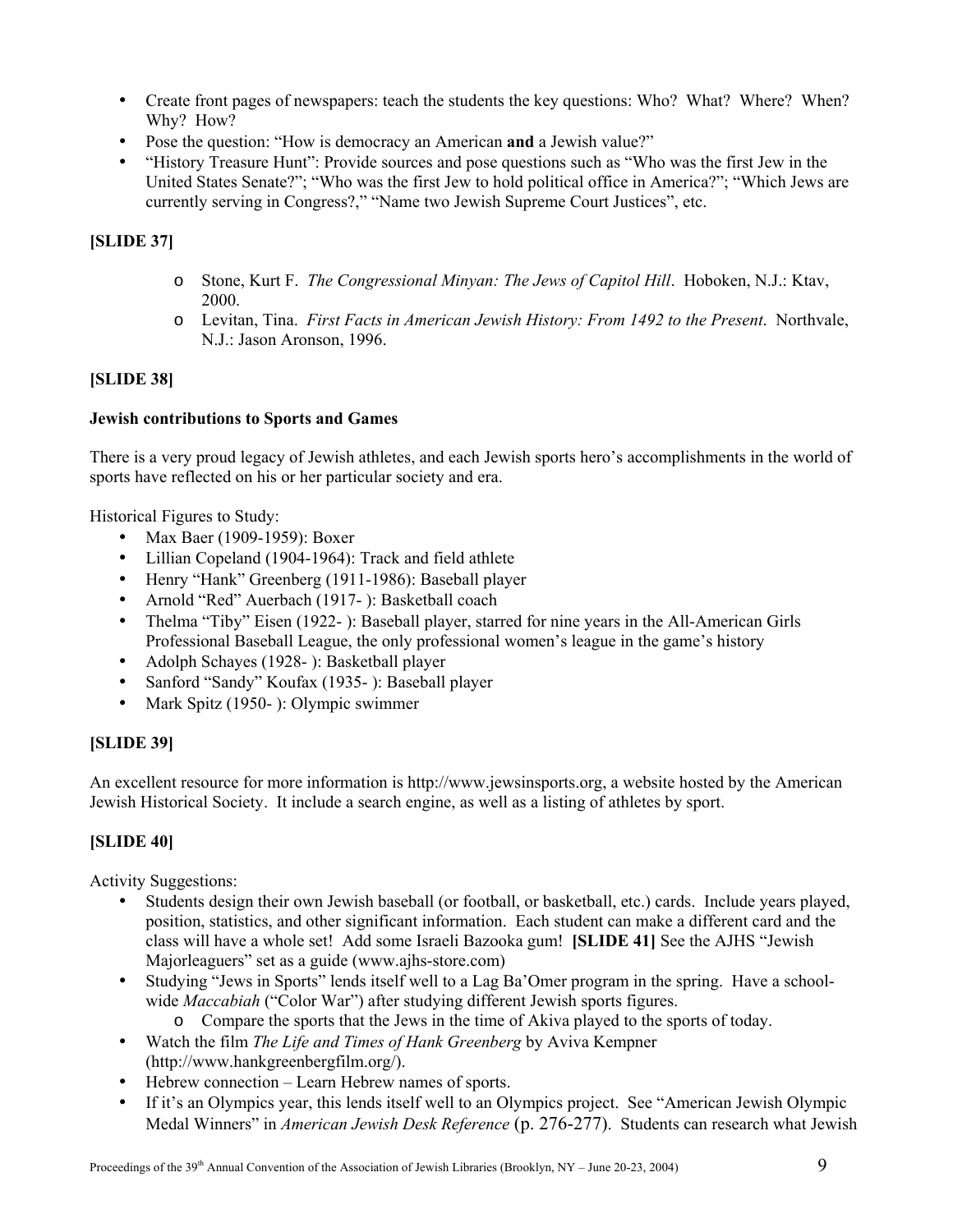life was like during the years that the ancient Greek games were played, a great peripheral activity, especially if the curriculum includes ancient and modern Jewish history!

# **[SLIDE 42]**

### **Jewish contributions to Science, Medicine and Social Science**

The first Jewish doctors came to American soil with Columbus and they have been here ever since. It is believed that the ship's doctor and surgeon aboard Columbus' *Santa Maria* were both Jewish physicians. During the colonial period there were a number of Portuguese Jewish physicians, and Jewish names continue to appear in medical records throughout the pre-Civil War era. There was even a Jewish doctor at the Alamo, Moses Albert Levy. By the mid-nineteenth century, the immigration of thousands of German-speaking Jews from Western Europe had greatly increased the number of Jewish physicians in all American cities, many becoming quite prominent. Likewise, the larger wave of Jewish immigration in the late nineteenth century also brought an increase of Jewish physicians. In 1907, a Jewish man named Albert Michelson won the first Nobel Prize awarded to an American scientist. Other scientists making significant contributions are Albert Einstein, who fled Nazi Germany in 1933, Jonas Salk and Albert Sabin.

Historical Figures to Study:

- Albert Michelson (1852-1931): First Nobel Prize to an American scientist (calculated the speed of light)
- Lillian Wald (1867-1940): Originator of public health nursing
- Joseph Goldberger (1874-1929): Studies are the basis for modern science of nutrition
- Albert Einstein (1879-1955): Physicist
- Albert Sabin (1906-1993): Physician; polio research
- Jonas Salk (1914-1995): Physician; polio vaccine
- Carl Sagan (1934-1996): Astronomer

# **[SLIDE 43]**

Activity Suggestions:

• Jewish Nobel Prize winner posters for bulletin boards (*American Jewish Desk Reference*, p. 248)

# **[SLIDE 44. 45]**

### **Jewish contributions to Religious Life and Education**

Two strong forces contended in the development of American Judaism. On one side was the appeal of tradition, ritual, and religious law – the need to be true to a religious heritage that went back thousands of years. On the other side was the desire to live in the world one was born into, to respond to American culture in both its positive and negative aspects. Time and time again, as American Jews began to accommodate the culture of the United States, a new wave of immigrants from Europe arrived and insisted on the old ways and the old loyalties. Out of this flux came four distinct movements in American Judaism – Orthodox, Reform, Conservative, and Reconstructionist. Today almost six million of the world's 13 million Jews live in the United States.

Historical Figures to Study:

- Gershom Seixas (1746-1816): First native-born Rabbi
- Rebecca Gratz (1781-1869): Founded the Hebrew Sunday School in Philadelphia, the first of its kind, which gave women a role in determining Jewish educational curriculum for the first time
- Isaac Leeser (1806-1868): Published first American translation of the Bible
- Isaac Mayer Wise (1819-1900): Leader of American Reform Judaism
- Sabato Morais (1823-1897): Rabbi, founder of the Jewish Theological Seminary
- Solomon Schechter (1847-1915): Leader of Conservative Judaism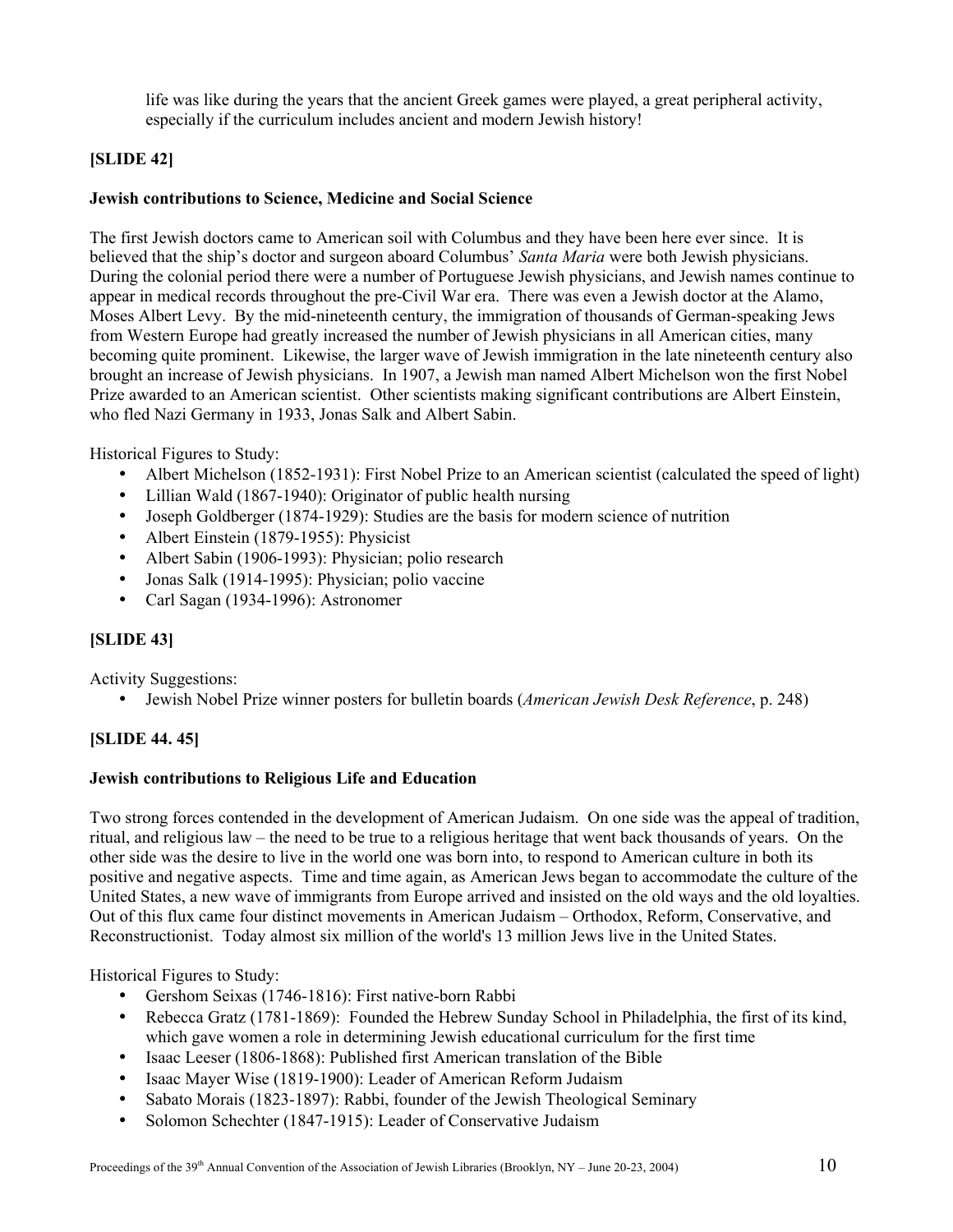- Jacob Joseph (1848-1902): "Chief Rabbi" of New York
- Henrietta Szold (1860-1945): "Night school" founder for educating new immigrants; founded Hadassah
- Stephen Samuel Wise (1874-1949): Zionist leader
- Mordecai Kaplan (1881-1983): Rabbi, founder of Reconstructionist Movement
- Abraham Joshua Heschel (1907-1972): Philosopher, religious leader
- Judith Kaplan Eisenstein (1909-1996): Celebrated first Bat Mitzvah in America
- Sally Priesand (1946- ): First ordained female rabbi in America

# **[SLIDE 46]**

Activity Suggestions:

- Four Streams of Judaism
	- o Use the "Four Corners" technique, where first each student reads an overview of the 4 streams and then chooses a corner to stand in. The groups formed at the 4 corners will then discuss for a few minutes the pros of their choice, and then will present to the others. Alternate activities are debates and press conferences with students representing each of the 4 streams and defending their choice.
	- o Resources:
		- <http://www.jewfaq.org/movement.htm> (Judaism 101 website)
		- *American Jewish Desk Reference*
		- Finkelstein, Norman H. *Forged in Freedom* (Philadelphia: JPS, 2002), pages 3-12 (does not include Reconstructionism).
- If you work in a synagogue or affiliated day school such as the Solomon Schechter schools, it is a good idea for students do some sort of research project into the history of the congregation or school's denomination. Many students do not know what make Reform, Reconstructionist, Conservative, and Orthodox Judaism different and why their synagogue subscribes to that philosophy. Studying the founders of the Movements (for example, Mordecai Kaplan for Reconstructionism) in the same way that you have studied other heroes of American Jewish history is a good idea.

# **[SLIDE 47]**

# **III. GEOGRAPHIC APPROACH**

- Can focus on:
	- o Regions
		- Northeast, South, Southwest, Midwest, West
	- o States
	- o Cities
- Guidebooks.
	- o Examine some Jewish guidebooks. Oscar Israelowitz Publishing has published several different guidebooks.
	- o Make a Jewish guide to your city or town. Include establishments such as synagogues (each denomination!), kosher restaurants, Judaica shops, historical sites, etc. Include a map with the sites clearly identified. If you live in a very small town without any Jewish establishments, expand to a larger city near you.
- Map projects.
	- o Study immigration patterns. How did your family come to America? Hang up a large map of the world and use yarn or string with thumbtacks to indicate the immigration patterns of the class.
- Each student chooses a state (or region) to study. Provide them with some sources.
	- o Create a fill-in-the-blanks worksheet with such phrases as:
		- $\blacksquare$  My state is